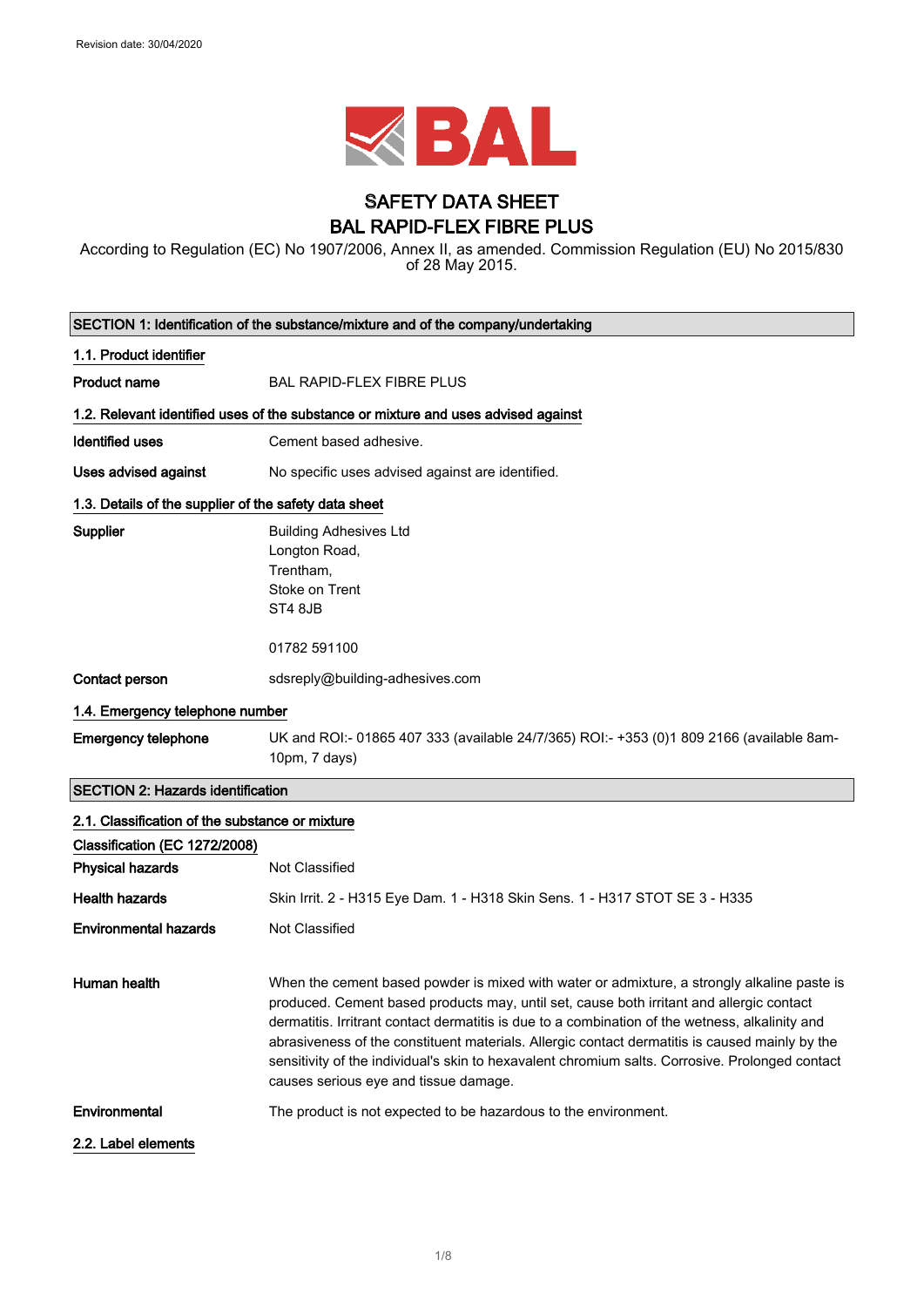#### Hazard pictograms



| Signal word                     | Danger                                                                                                                                                                                                                                                                                                                                                                                                 |
|---------------------------------|--------------------------------------------------------------------------------------------------------------------------------------------------------------------------------------------------------------------------------------------------------------------------------------------------------------------------------------------------------------------------------------------------------|
| <b>Hazard statements</b>        | H315 Causes skin irritation.<br>H317 May cause an allergic skin reaction.<br>H318 Causes serious eye damage.<br>H335 May cause respiratory irritation.                                                                                                                                                                                                                                                 |
| <b>Precautionary statements</b> | P261 Avoid breathing dust.<br>P280 Wear protective gloves/ protective clothing/ eye protection/ face protection.<br>P305+P351+P338 IF IN EYES: Rinse cautiously with water for several minutes. Remove<br>contact lenses, if present and easy to do. Continue rinsing.<br>P <sub>102</sub> Keep out of reach of children.<br>P501 Dispose of contents/ container in accordance with local regulations. |
| Contains                        | ORDINARY PORTLAND CEMENT, CALCIUM SULFOALUMINATE CEMENT                                                                                                                                                                                                                                                                                                                                                |

#### 2.3. Other hazards

This product does not contain any substances classified as PBT or vPvB.

### SECTION 3: Composition/information on ingredients

# 3.2. Mixtures ORDINARY PORTLAND CEMENT 10-30% (2008) 2008 10:30 MHz CAS number: 65997-15-1 EC number: 266-043-4 Classification Skin Irrit. 2 - H315 Eye Dam. 1 - H318 Skin Sens. 1 - H317 STOT SE 3 - H335 **CALCIUM SULFOALUMINATE CEMENT** 6-10% **SECULAR SECULAR SECULAR SECULAR SECULAR SECULAR SECULAR SECULAR SECULAR SECULAR SECULAR SECULAR SECULAR SECULAR SECULAR SECULAR SECULAR SECULAR SECULAR SECULAR SECULAR SECULAR SECULAR** CAS number: 12004-14-7 Classification Skin Irrit. 2 - H315 Eye Dam. 1 - H318 Skin Sens. 1 - H317

The full text for all hazard statements is displayed in Section 16.

Composition comments This product contains a reducing agent to ensure that the CrVI content of the cement in the product remains below 2ppm during the defined shelf life of the product.

### SECTION 4: First aid measures

#### 4.1. Description of first aid measures

STOT SE 3 - H335

General information **Consult a physician for specific advice.**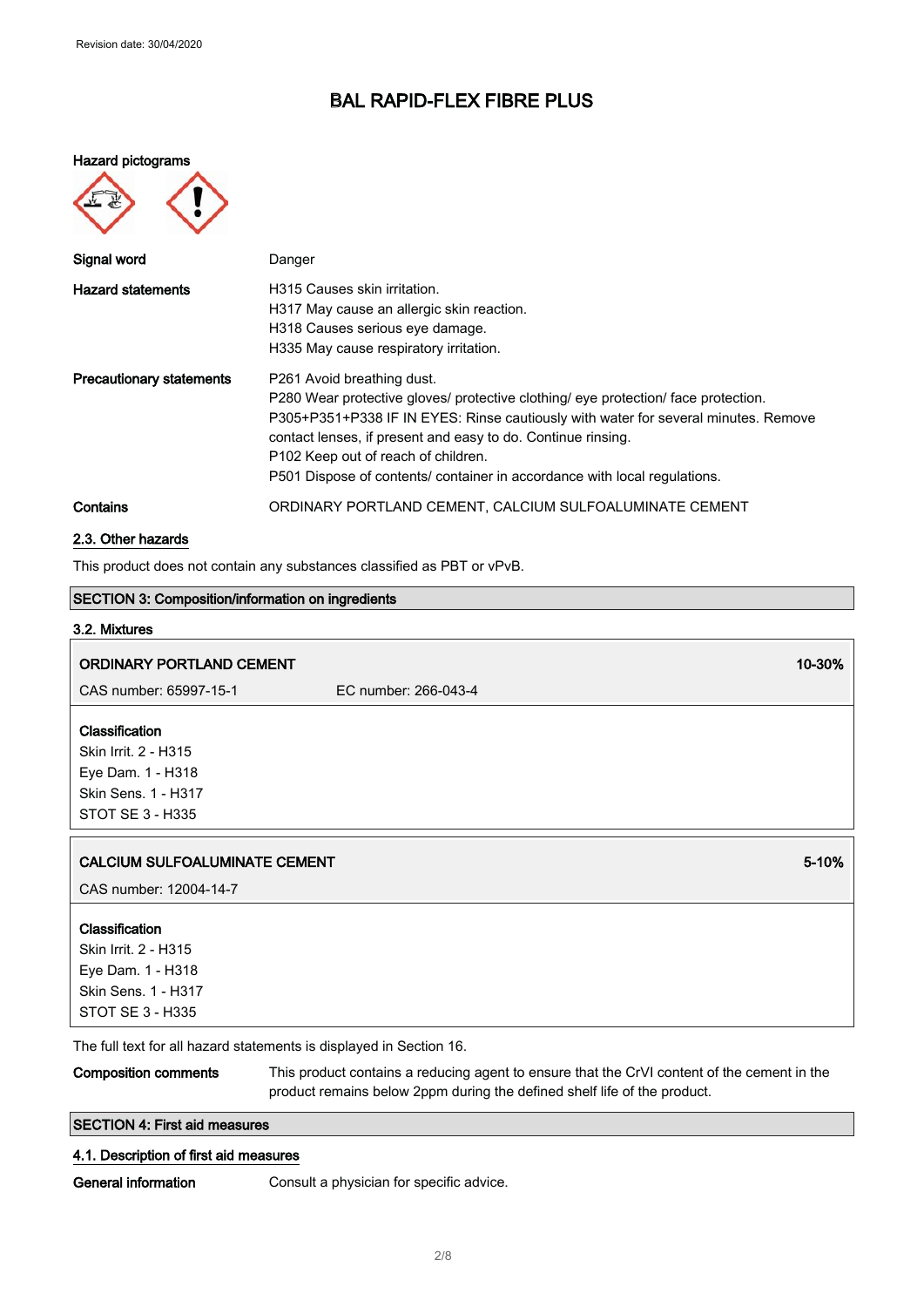| Inhalation                                                 | Move affected person to fresh air at once. Rinse nose and mouth with water. Get medical<br>attention if any discomfort continues.                                                                                                  |
|------------------------------------------------------------|------------------------------------------------------------------------------------------------------------------------------------------------------------------------------------------------------------------------------------|
| Ingestion                                                  | Never give anything by mouth to an unconscious person. Do not induce vomiting. Rinse<br>mouth thoroughly with water. Get medical attention immediately.                                                                            |
| <b>Skin contact</b>                                        | Remove affected person from source of contamination. Remove contaminated clothing. Wash<br>skin thoroughly with soap and water. Get medical attention if irritation persists after washing.                                        |
| Eye contact                                                | Remove affected person from source of contamination. Do not rub eye. Remove any contact<br>lenses and open eyelids wide apart. Continue to rinse for at least 15 minutes. Get medical<br>attention immediately. Continue to rinse. |
|                                                            | 4.2. Most important symptoms and effects, both acute and delayed                                                                                                                                                                   |
| Inhalation                                                 | Frequent inhalation of dust over a long period of time increases the risk of developing lung<br>diseases.                                                                                                                          |
| Ingestion                                                  | May cause chemical burns in mouth and throat.                                                                                                                                                                                      |
| <b>Skin contact</b>                                        | May cause serious chemical burns to the skin.                                                                                                                                                                                      |
| Eye contact                                                | May cause severe eye irritation. May cause blurred vision and serious eye damage.                                                                                                                                                  |
|                                                            | 4.3. Indication of any immediate medical attention and special treatment needed                                                                                                                                                    |
| Notes for the doctor                                       | No specific recommendations. If in doubt, get medical attention promptly.                                                                                                                                                          |
| <b>SECTION 5: Firefighting measures</b>                    |                                                                                                                                                                                                                                    |
| 5.1. Extinguishing media                                   |                                                                                                                                                                                                                                    |
| Suitable extinguishing media                               | The product is not flammable. Use fire-extinguishing media suitable for the surrounding fire.                                                                                                                                      |
| 5.2. Special hazards arising from the substance or mixture |                                                                                                                                                                                                                                    |
| Specific hazards                                           | Protection against nuisance dust must be used when the airborne concentration exceeds 10<br>mg/m3. No unusual fire or explosion hazards noted.                                                                                     |
| <b>Hazardous combustion</b><br>products                    | Thermal decomposition or combustion may liberate carbon oxides and other toxic gases or<br>vapours. Oxides of carbon.                                                                                                              |
| 5.3. Advice for firefighters                               |                                                                                                                                                                                                                                    |
| Protective actions during<br>firefighting                  | No specific firefighting precautions known.                                                                                                                                                                                        |
| Special protective equipment<br>for firefighters           | Wear chemical protective suit.                                                                                                                                                                                                     |
| <b>SECTION 6: Accidental release measures</b>              |                                                                                                                                                                                                                                    |
|                                                            | 6.1. Personal precautions, protective equipment and emergency procedures                                                                                                                                                           |
| <b>Personal precautions</b>                                | Wear protective clothing as described in Section 8 of this safety data sheet.                                                                                                                                                      |
| 6.2. Environmental precautions                             |                                                                                                                                                                                                                                    |
| <b>Environmental precautions</b>                           | Do not discharge into drains or watercourses or onto the ground.                                                                                                                                                                   |
|                                                            |                                                                                                                                                                                                                                    |

6.3. Methods and material for containment and cleaning up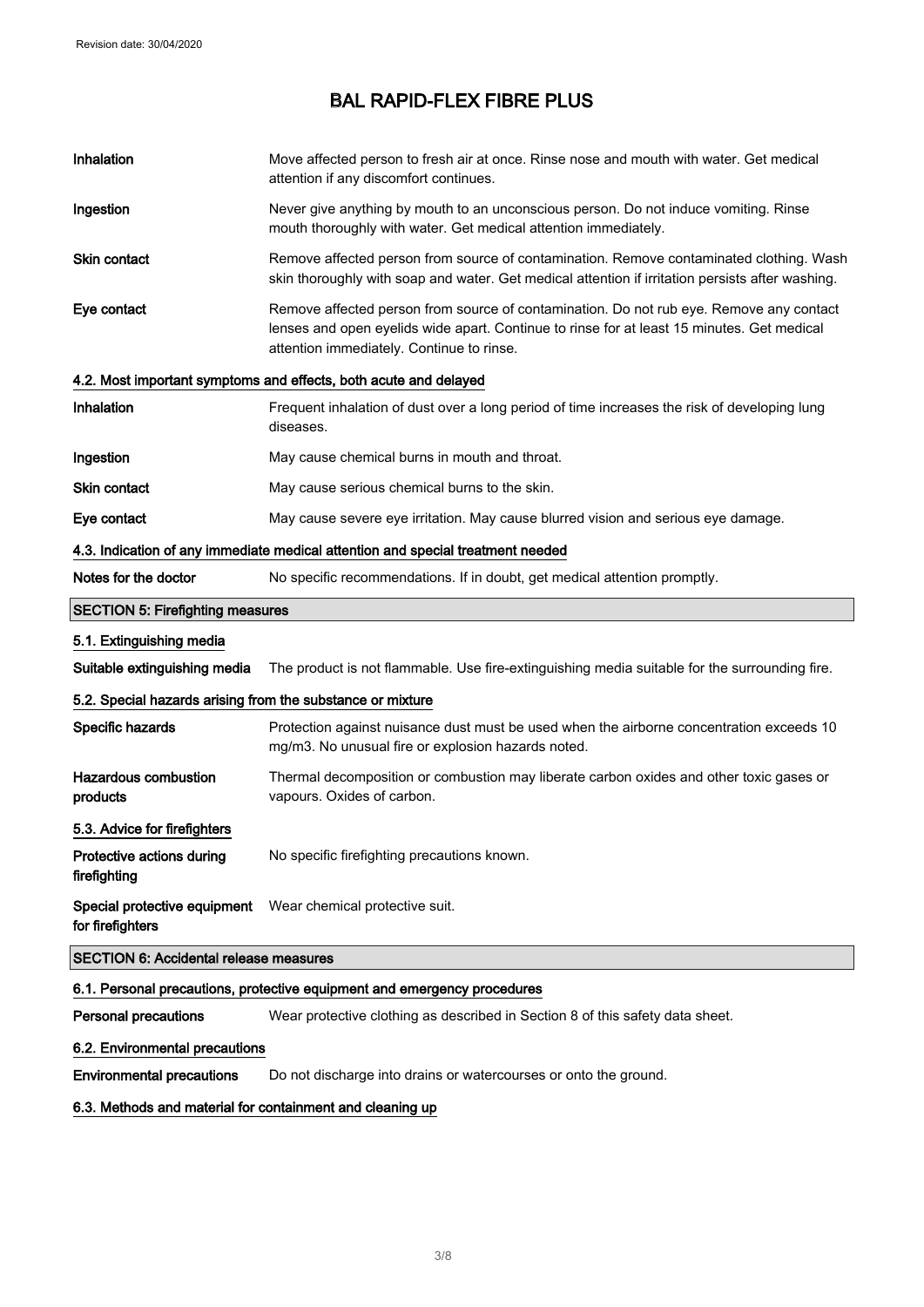| Methods for cleaning up                                 | Avoid contact with skin or inhalation of spillage, dust or vapour. Dampen spillage with water.<br>Absorb in vermiculite, dry sand or earth and place into containers. Avoid the spillage or runoff<br>entering drains, sewers or watercourses. Collect and place in suitable waste disposal<br>containers and seal securely. Label the containers containing waste and contaminated<br>materials and remove from the area as soon as possible. Flush contaminated area with plenty<br>of water. |  |
|---------------------------------------------------------|-------------------------------------------------------------------------------------------------------------------------------------------------------------------------------------------------------------------------------------------------------------------------------------------------------------------------------------------------------------------------------------------------------------------------------------------------------------------------------------------------|--|
| 6.4. Reference to other sections                        |                                                                                                                                                                                                                                                                                                                                                                                                                                                                                                 |  |
| Reference to other sections                             | Wear protective clothing as described in Section 8 of this safety data sheet.                                                                                                                                                                                                                                                                                                                                                                                                                   |  |
| <b>SECTION 7: Handling and storage</b>                  |                                                                                                                                                                                                                                                                                                                                                                                                                                                                                                 |  |
| 7.1. Precautions for safe handling                      |                                                                                                                                                                                                                                                                                                                                                                                                                                                                                                 |  |
| <b>Usage precautions</b>                                | Avoid spilling. Avoid contact with skin and eyes. Provide adequate ventilation. Avoid handling<br>which leads to dust formation.                                                                                                                                                                                                                                                                                                                                                                |  |
|                                                         | 7.2. Conditions for safe storage, including any incompatibilities                                                                                                                                                                                                                                                                                                                                                                                                                               |  |
| <b>Storage precautions</b>                              | Store in tightly-closed, original container in a dry, cool and well-ventilated place. Keep only in<br>the original container.                                                                                                                                                                                                                                                                                                                                                                   |  |
| 7.3. Specific end use(s)                                |                                                                                                                                                                                                                                                                                                                                                                                                                                                                                                 |  |
| Specific end use(s)                                     | The identified uses for this product are detailed in Section 1.2.                                                                                                                                                                                                                                                                                                                                                                                                                               |  |
| <b>SECTION 8: Exposure controls/Personal protection</b> |                                                                                                                                                                                                                                                                                                                                                                                                                                                                                                 |  |
| 8.1. Control parameters                                 |                                                                                                                                                                                                                                                                                                                                                                                                                                                                                                 |  |
| Ingredient comments                                     | WEL = Workplace Exposure Limits                                                                                                                                                                                                                                                                                                                                                                                                                                                                 |  |
|                                                         | LITHIUM CARBONATE (CAS: 554-13-2)                                                                                                                                                                                                                                                                                                                                                                                                                                                               |  |
| <b>DNEL</b>                                             | - Inhalation; Long term systemic effects: 10 mg/m <sup>3</sup><br>- Dermal; Long term systemic effects: 64 mg/kg/day                                                                                                                                                                                                                                                                                                                                                                            |  |
| <b>PNEC</b>                                             | - Fresh water; Intermittent release 0.9 mg/l                                                                                                                                                                                                                                                                                                                                                                                                                                                    |  |
| 8.2. Exposure controls                                  |                                                                                                                                                                                                                                                                                                                                                                                                                                                                                                 |  |
| Protective equipment                                    |                                                                                                                                                                                                                                                                                                                                                                                                                                                                                                 |  |
|                                                         |                                                                                                                                                                                                                                                                                                                                                                                                                                                                                                 |  |
| Appropriate engineering<br>controls                     | Provide adequate ventilation. Avoid inhalation of vapours. Observe any occupational<br>exposure limits for the product or ingredients.                                                                                                                                                                                                                                                                                                                                                          |  |
| Eye/face protection                                     | Wear chemical splash goggles. Personal protective equipment for eye and face protection<br>should comply with European Standard EN166.                                                                                                                                                                                                                                                                                                                                                          |  |
| Hand protection                                         | Gloves made from the following material may provide suitable chemical protection: Nitrile<br>rubber. The selected gloves should have a breakthrough time of at least >8 hours. The most<br>suitable glove should be chosen in consultation with the glove supplier/manufacturer, who can<br>provide information about the breakthrough time of the glove material.                                                                                                                              |  |
| Other skin and body<br>protection                       | Wear appropriate clothing to prevent any possibility of skin contact.                                                                                                                                                                                                                                                                                                                                                                                                                           |  |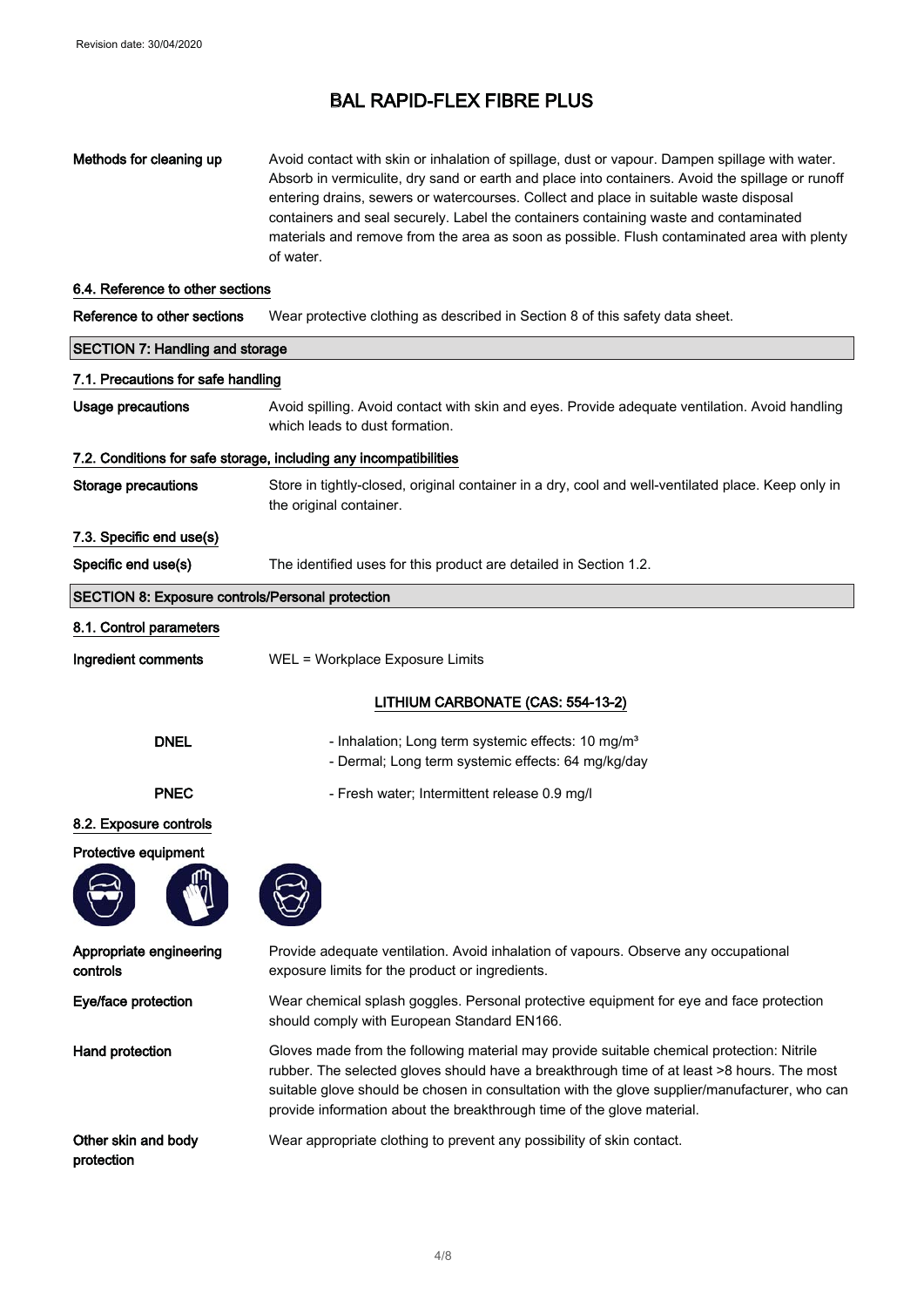| <b>Hygiene measures</b>                                        | Provide eyewash station. Do not smoke in work area. Wash at the end of each work shift and<br>before eating, smoking and using the toilet. Promptly remove any clothing that becomes<br>contaminated. Do not eat, drink or smoke when using this product. |  |
|----------------------------------------------------------------|-----------------------------------------------------------------------------------------------------------------------------------------------------------------------------------------------------------------------------------------------------------|--|
| <b>Respiratory protection</b>                                  | If ventilation is inadequate, suitable respiratory protection must be worn. Use respiratory<br>equipment with particle filter type P2                                                                                                                     |  |
| <b>Thermal hazards</b>                                         | Not applicable.                                                                                                                                                                                                                                           |  |
| <b>Environmental exposure</b><br>controls                      | Avoid release to the environment.                                                                                                                                                                                                                         |  |
| <b>SECTION 9: Physical and chemical properties</b>             |                                                                                                                                                                                                                                                           |  |
| 9.1. Information on basic physical and chemical properties     |                                                                                                                                                                                                                                                           |  |
| Appearance                                                     | Dusty powder.                                                                                                                                                                                                                                             |  |
| Colour                                                         | Off-white.                                                                                                                                                                                                                                                |  |
| pH                                                             | pH (concentrated solution): 12-13                                                                                                                                                                                                                         |  |
| Solubility(ies)                                                | Slightly soluble in water.                                                                                                                                                                                                                                |  |
| 9.2. Other information                                         |                                                                                                                                                                                                                                                           |  |
| Other information                                              | Not applicable.                                                                                                                                                                                                                                           |  |
| <b>SECTION 10: Stability and reactivity</b>                    |                                                                                                                                                                                                                                                           |  |
| 10.1. Reactivity                                               |                                                                                                                                                                                                                                                           |  |
| <b>Reactivity</b>                                              | There are no known reactivity hazards associated with this product.                                                                                                                                                                                       |  |
| 10.2. Chemical stability                                       |                                                                                                                                                                                                                                                           |  |
| <b>Stability</b>                                               | Stable at normal ambient temperatures.                                                                                                                                                                                                                    |  |
| 10.3. Possibility of hazardous reactions                       |                                                                                                                                                                                                                                                           |  |
| Possibility of hazardous<br>reactions                          | Not applicable.                                                                                                                                                                                                                                           |  |
| 10.4. Conditions to avoid                                      |                                                                                                                                                                                                                                                           |  |
| <b>Conditions to avoid</b>                                     | Avoid contact with acids. Water, moisture.                                                                                                                                                                                                                |  |
| 10.5. Incompatible materials                                   |                                                                                                                                                                                                                                                           |  |
| <b>Materials to avoid</b>                                      | Strong acids. Aluminium powder                                                                                                                                                                                                                            |  |
| 10.6. Hazardous decomposition products                         |                                                                                                                                                                                                                                                           |  |
| Hazardous decomposition<br>products                            | Fire creates: Carbon monoxide (CO). Carbon dioxide (CO2).                                                                                                                                                                                                 |  |
| <b>SECTION 11: Toxicological information</b>                   |                                                                                                                                                                                                                                                           |  |
| 11.1. Information on toxicological effects                     |                                                                                                                                                                                                                                                           |  |
| Skin corrosion/irritation<br>Skin corrosion/irritation         | Severe skin irritation.                                                                                                                                                                                                                                   |  |
| <b>Extreme pH</b>                                              | $\geq 11.5$                                                                                                                                                                                                                                               |  |
| Serious eye damage/irritation<br>Serious eye damage/irritation | Causes serious eye damage.                                                                                                                                                                                                                                |  |
| <b>Respiratory sensitisation</b>                               |                                                                                                                                                                                                                                                           |  |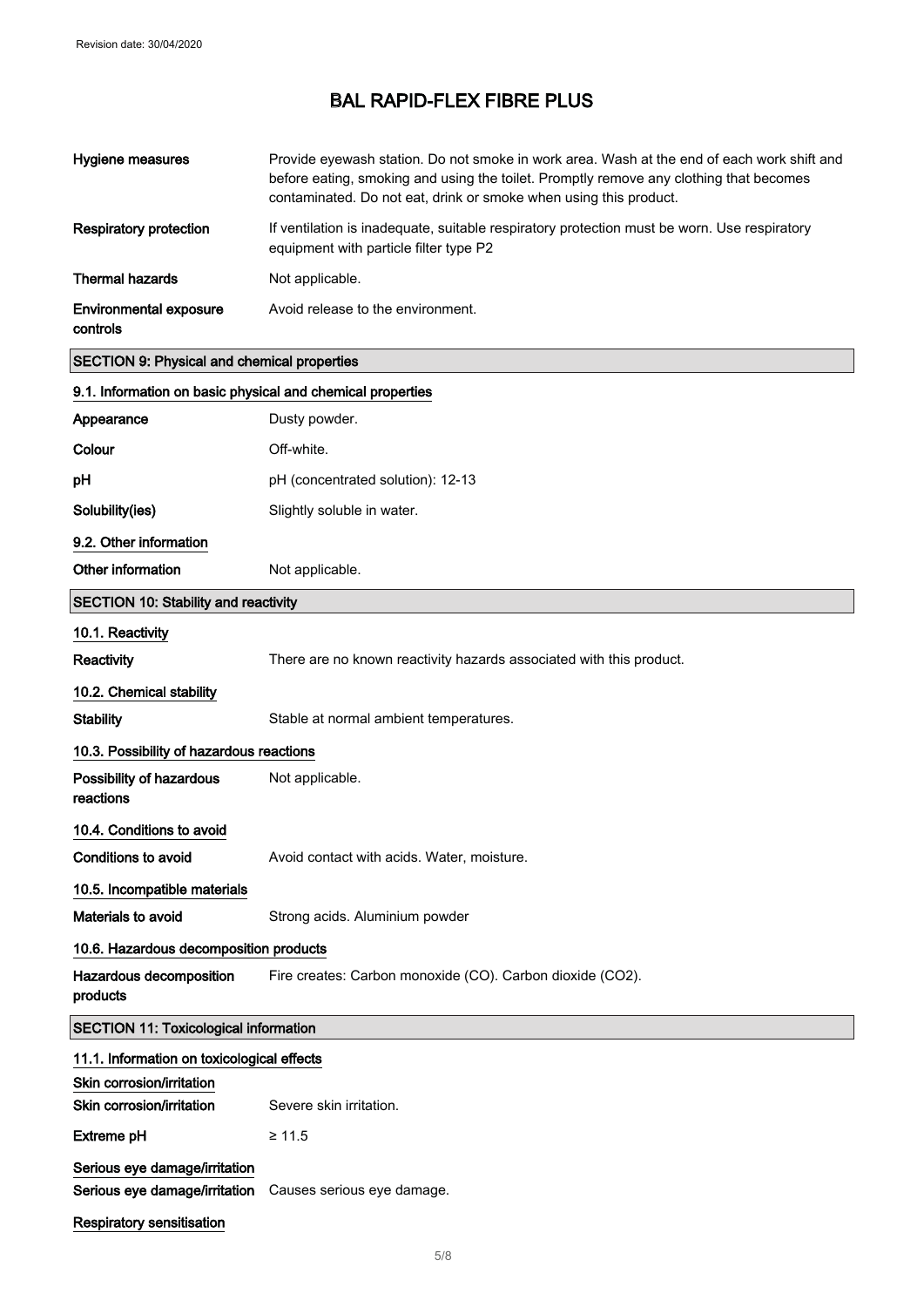| Respiratory sensitisation                                  | Not known.                                                                                                                                                                                                                                                                |  |
|------------------------------------------------------------|---------------------------------------------------------------------------------------------------------------------------------------------------------------------------------------------------------------------------------------------------------------------------|--|
| <b>Skin sensitisation</b><br><b>Skin sensitisation</b>     | May cause sensitisation or allergic reactions in sensitive individuals.                                                                                                                                                                                                   |  |
| Germ cell mutagenicity<br>Genotoxicity - in vitro          | Based on available data the classification criteria are not met.                                                                                                                                                                                                          |  |
| Genotoxicity - in vivo                                     | Based on available data the classification criteria are not met.                                                                                                                                                                                                          |  |
| Carcinogenicity<br>Carcinogenicity                         | Based on available data the classification criteria are not met.                                                                                                                                                                                                          |  |
| Reproductive toxicity<br>Reproductive toxicity - fertility | Based on available data the classification criteria are not met.                                                                                                                                                                                                          |  |
| Specific target organ toxicity - single exposure           |                                                                                                                                                                                                                                                                           |  |
| STOT - single exposure                                     | Based on available data the classification criteria are not met.                                                                                                                                                                                                          |  |
| Specific target organ toxicity - repeated exposure         |                                                                                                                                                                                                                                                                           |  |
| STOT - repeated exposure                                   | Not classified as a specific target organ toxicant after repeated exposure.                                                                                                                                                                                               |  |
| <b>Aspiration hazard</b><br>Aspiration hazard              | Not relevant.                                                                                                                                                                                                                                                             |  |
| <b>Inhalation</b>                                          | May cause respiratory system irritation. May cause damage to mucous membranes in nose,<br>throat, lungs and bronchial system. Harmful: danger of serious damage to health by prolonged<br>exposure through inhalation.                                                    |  |
| Ingestion                                                  | Ingestion may cause severe irritation of the mouth, the oesophagus and the gastrointestinal<br>tract.                                                                                                                                                                     |  |
| Skin contact                                               | The product contains a small amount of sensitising substance. May cause sensitisation or<br>allergic reactions in sensitive individuals.                                                                                                                                  |  |
| Eye contact                                                | Risk of serious damage to eyes. May cause chemical eye burns.                                                                                                                                                                                                             |  |
| Acute and chronic health<br>nazaros                        | Repeated exposure in excess of the WEL has been linked with rhinitis and coughing. Skin<br>exposure has been linked to allergic chromium dermatitis.                                                                                                                      |  |
| <b>SECTION 12: Ecological information</b>                  |                                                                                                                                                                                                                                                                           |  |
| Ecotoxicity                                                | The product may affect the acidity (pH) of water which may have hazardous effects on aquatic<br>organisms.                                                                                                                                                                |  |
| 12.1. Toxicity                                             |                                                                                                                                                                                                                                                                           |  |
| <b>Toxicity</b>                                            | The product is not expected to be hazardous to the environment (LC50 aquatic toxicity rating<br>not determined). The addition of cement based product to water will, however, cause the pH<br>to rise and may, therefore, be toxic to aquatic life in some circumstances. |  |
| 12.2. Persistence and degradability                        |                                                                                                                                                                                                                                                                           |  |
| Persistence and degradability                              | Not relevant. After hardening, cement presents no toxicity risks. There are no data on the<br>degradability of this product.                                                                                                                                              |  |
| 12.3. Bioaccumulative potential                            |                                                                                                                                                                                                                                                                           |  |
| <b>Bioaccumulative potential</b>                           | No data available on bioaccumulation.                                                                                                                                                                                                                                     |  |
| 12.4. Mobility in soil                                     |                                                                                                                                                                                                                                                                           |  |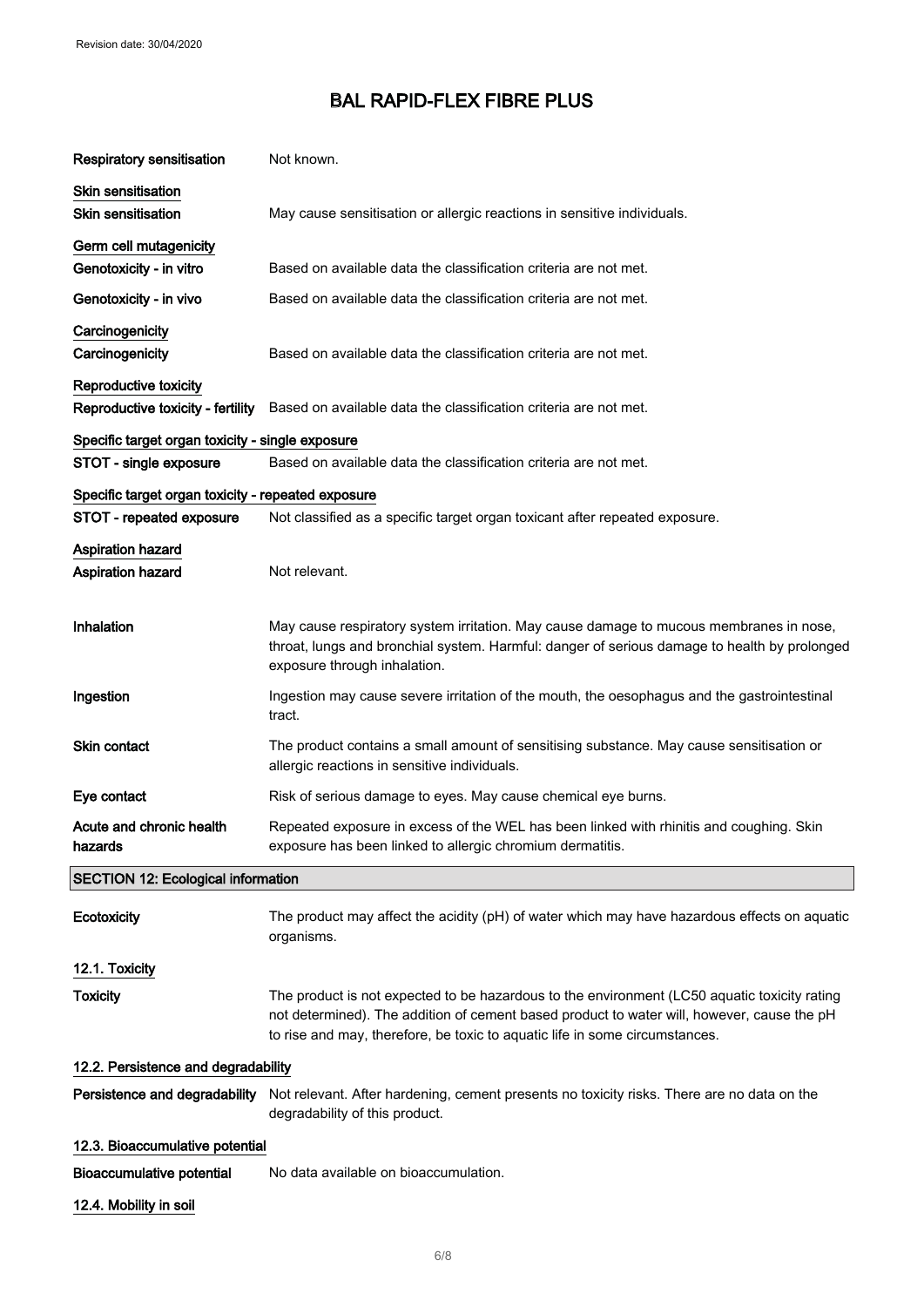| <b>Mobility</b>                                                          | The product is non-volatile. The product is insoluble in water and will sediment in water<br>systems.                                                                                                                                                                                                                                                                                                                                    |  |
|--------------------------------------------------------------------------|------------------------------------------------------------------------------------------------------------------------------------------------------------------------------------------------------------------------------------------------------------------------------------------------------------------------------------------------------------------------------------------------------------------------------------------|--|
| 12.5. Results of PBT and vPvB assessment                                 |                                                                                                                                                                                                                                                                                                                                                                                                                                          |  |
| <b>Results of PBT and vPvB</b><br>assessment                             | Not relevant.                                                                                                                                                                                                                                                                                                                                                                                                                            |  |
| 12.6. Other adverse effects                                              |                                                                                                                                                                                                                                                                                                                                                                                                                                          |  |
| Other adverse effects                                                    | None known.                                                                                                                                                                                                                                                                                                                                                                                                                              |  |
| <b>SECTION 13: Disposal considerations</b>                               |                                                                                                                                                                                                                                                                                                                                                                                                                                          |  |
| 13.1. Waste treatment methods                                            |                                                                                                                                                                                                                                                                                                                                                                                                                                          |  |
| <b>Disposal methods</b>                                                  | Dispose of waste to licensed waste disposal site in accordance with the requirements of the<br>local Waste Disposal Authority. Product that contains >2ppm CrVI should be disposed of<br>according to local legislation or should be treated with a reducing agent before use. Product<br>that is within shelf life may be hydrated with water and disposed of according to local<br>legislation. The hydrated product is not hazardous. |  |
| <b>SECTION 14: Transport information</b>                                 |                                                                                                                                                                                                                                                                                                                                                                                                                                          |  |
| General                                                                  | The product is not covered by international regulations on the transport of dangerous goods<br>(IMDG, IATA, ADR/RID).                                                                                                                                                                                                                                                                                                                    |  |
| Road transport notes                                                     | Not classified.                                                                                                                                                                                                                                                                                                                                                                                                                          |  |
| Rail transport notes                                                     | Not classified.                                                                                                                                                                                                                                                                                                                                                                                                                          |  |
| Sea transport notes                                                      | Not classified.                                                                                                                                                                                                                                                                                                                                                                                                                          |  |
| Air transport notes                                                      | Not classified.                                                                                                                                                                                                                                                                                                                                                                                                                          |  |
| 14.1. UN number                                                          |                                                                                                                                                                                                                                                                                                                                                                                                                                          |  |
| Not applicable.                                                          |                                                                                                                                                                                                                                                                                                                                                                                                                                          |  |
| 14.2. UN proper shipping name                                            |                                                                                                                                                                                                                                                                                                                                                                                                                                          |  |
| Not applicable.                                                          |                                                                                                                                                                                                                                                                                                                                                                                                                                          |  |
| 14.3. Transport hazard class(es)                                         |                                                                                                                                                                                                                                                                                                                                                                                                                                          |  |
| Not applicable.                                                          |                                                                                                                                                                                                                                                                                                                                                                                                                                          |  |
| <b>Transport labels</b><br>No transport warning sign required.           |                                                                                                                                                                                                                                                                                                                                                                                                                                          |  |
| 14.4. Packing group                                                      |                                                                                                                                                                                                                                                                                                                                                                                                                                          |  |
| Not applicable.                                                          |                                                                                                                                                                                                                                                                                                                                                                                                                                          |  |
| 14.5. Environmental hazards                                              |                                                                                                                                                                                                                                                                                                                                                                                                                                          |  |
| Environmentally hazardous substance/marine pollutant<br>No.              |                                                                                                                                                                                                                                                                                                                                                                                                                                          |  |
| 14.6. Special precautions for user                                       |                                                                                                                                                                                                                                                                                                                                                                                                                                          |  |
| Not applicable.                                                          |                                                                                                                                                                                                                                                                                                                                                                                                                                          |  |
| 14.7. Transport in bulk according to Annex II of MARPOL and the IBC Code |                                                                                                                                                                                                                                                                                                                                                                                                                                          |  |
|                                                                          |                                                                                                                                                                                                                                                                                                                                                                                                                                          |  |